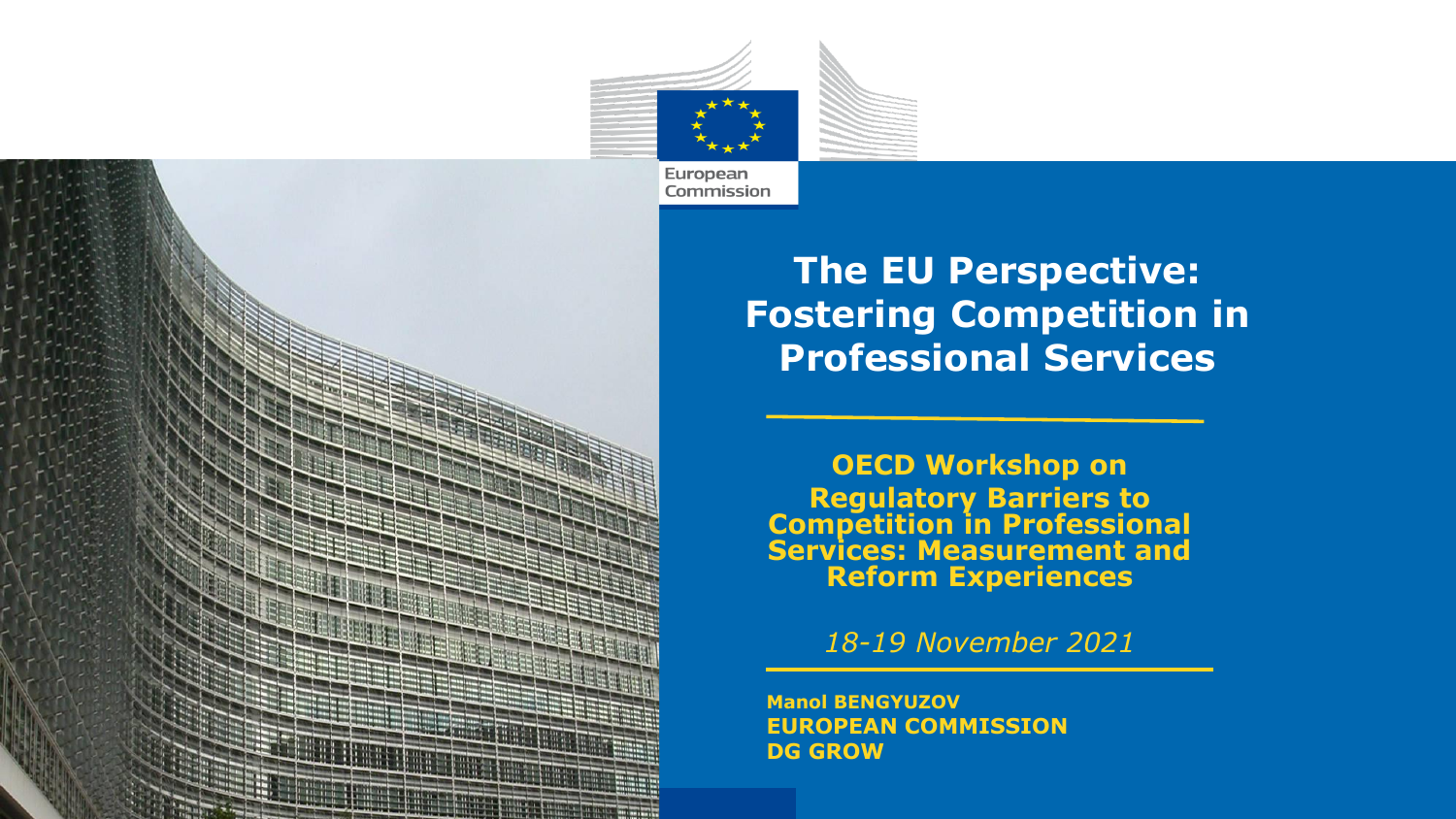## Professional Services in the EU

- Importance of services for the EU economy
	- Services ~ 70% of EU added-value and employment / Business services ~ 13-14% of EU value-added and employment
- Importance of professional services and the Single Market
- Regulation / restrictions / competition / economic performance
	- Addressing market failures
	- May create barriers to competition and growth
- Initiatives aimed at:
	- Reducing unjustified barriers and enhancing the Single Market for services
	- Supporting MSs in creating regulatory environment conductive to growth and jobs

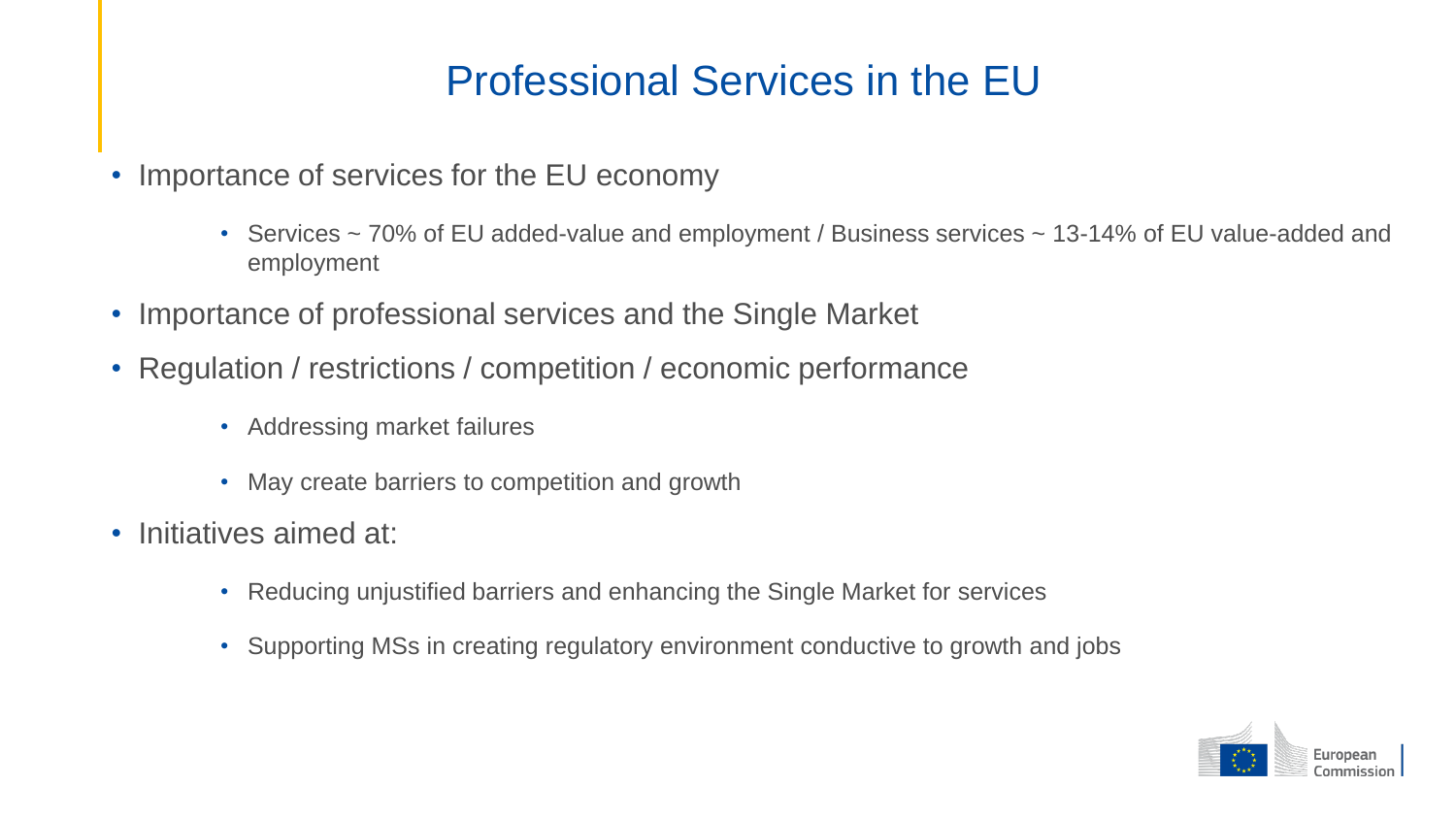#### Analytical work to support the efforts for improving the regulatory environment

- Intensive analytical work in the last decade
- Current / Recent studies
	- *Competition and its economic outcomes in selected business services professions in the EU*
	- *Study on the impact of regulatory environment on digital automation in professional services*
	- *Behavioral studies*
- Mapping and assessment of legal and administrative barriers in the services sector
	- <https://data.europa.eu/doi/10.2873/690757>
	- Estimation of the economic impact of removing the barriers



Commission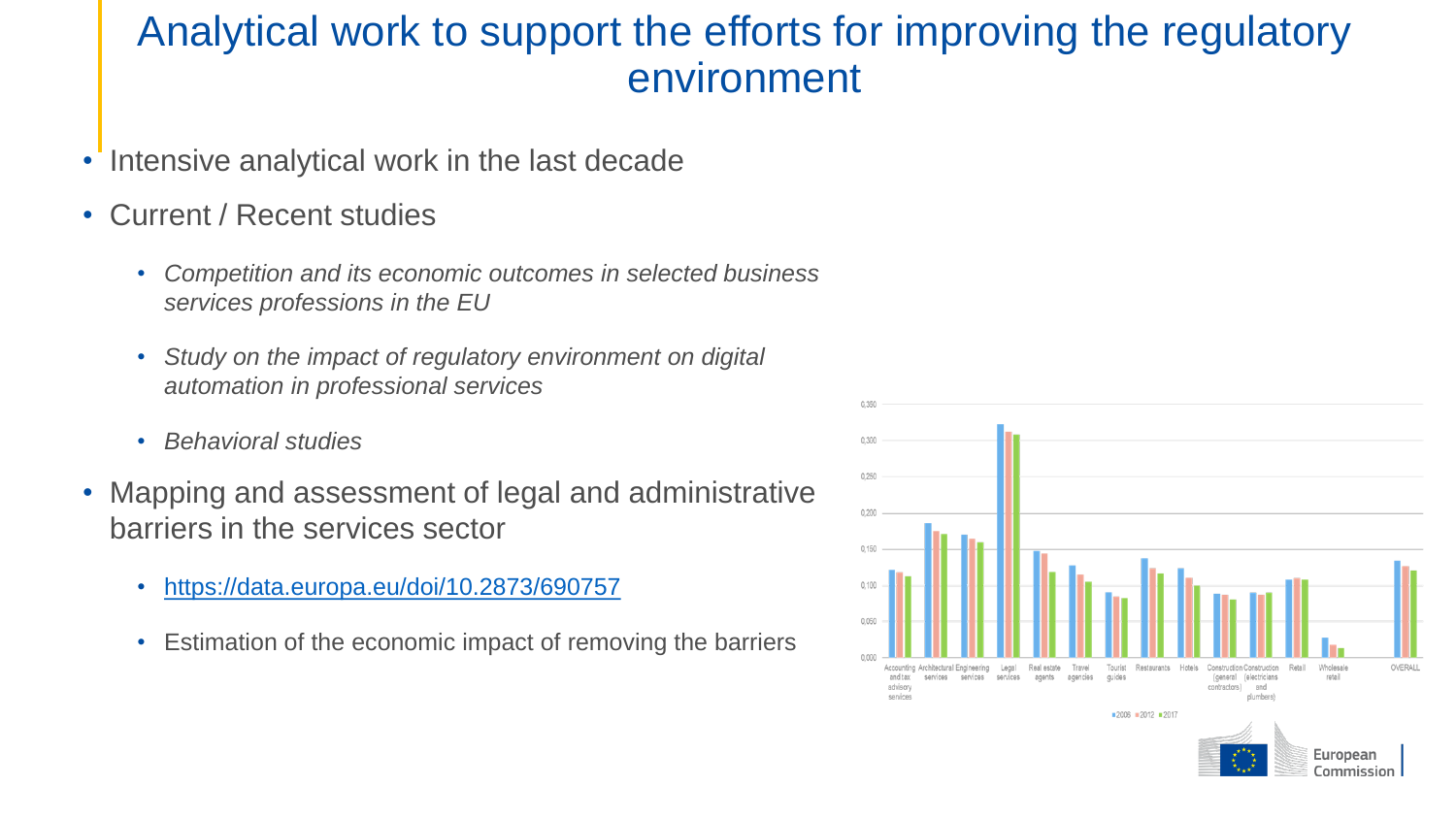### Updating the Reform Recommendations for Regulation in Professional Services (SWD(2021) 185 final)

- The Reform Recommendations
- The Restrictiveness Indicator
	- 7 professions/sectors (**architects**; civil engineers; **accountants/ tax advisers**; lawyers; patent/trademark agents; real estate agents; tourist guides)
	- Restrictions analyzed (regulatory approach; qualification requirements; other entry restrictions; exercise requirements)
- Not much progress following the 2017 reform recommendations



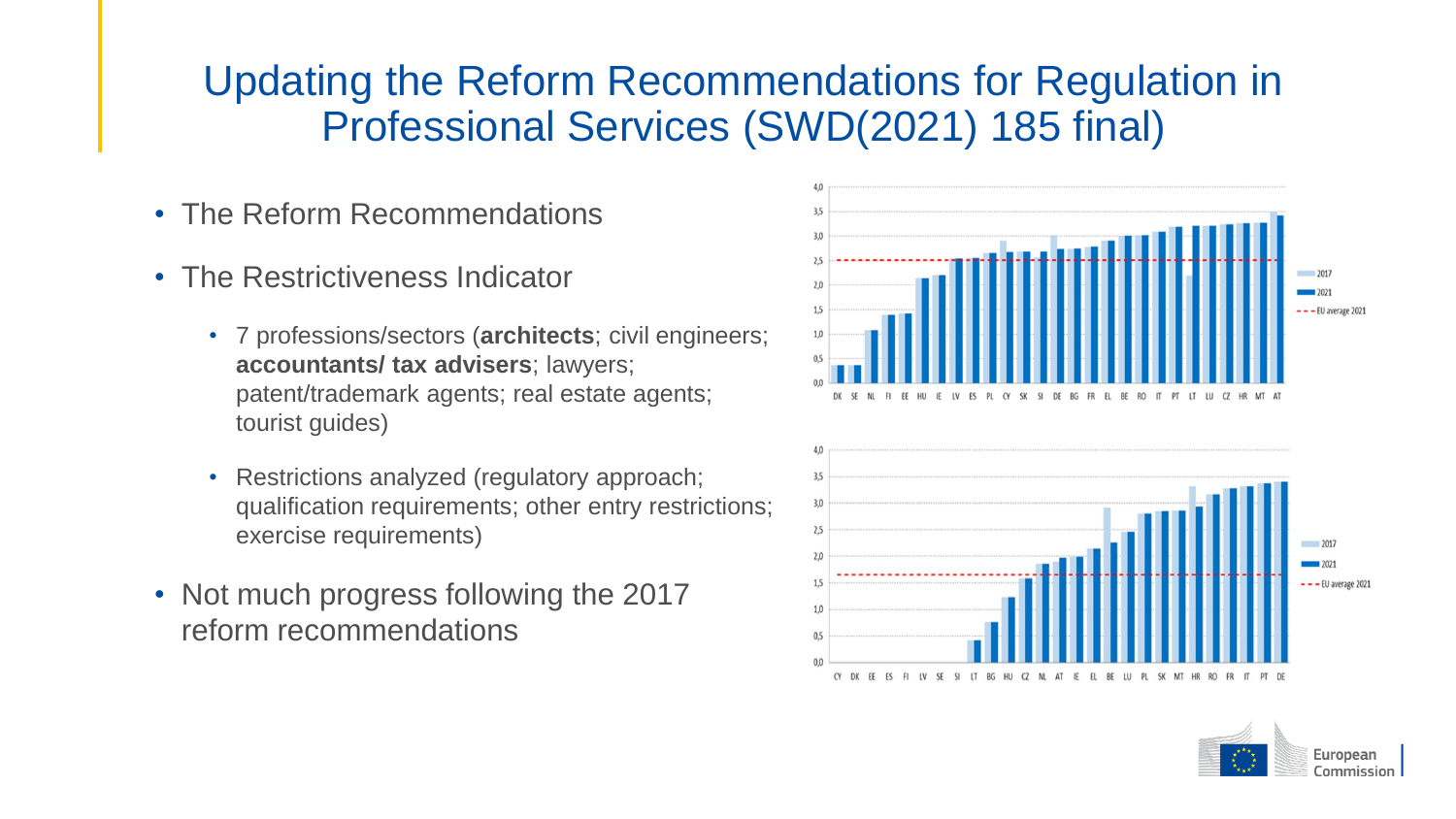### Improving the regulatory and competitive environment in the Single market for services

- Monitoring and dialogue with MSs and stakeholders
- Recovery and Resilience Facility
- European Semester
- Enforcement actions
- Initiatives under the Updated Industrial Strategy
	- Full enforcement of Services Directive
	- Standards for key business services
	- Common form in an electronic format for the declaration of posting of workers